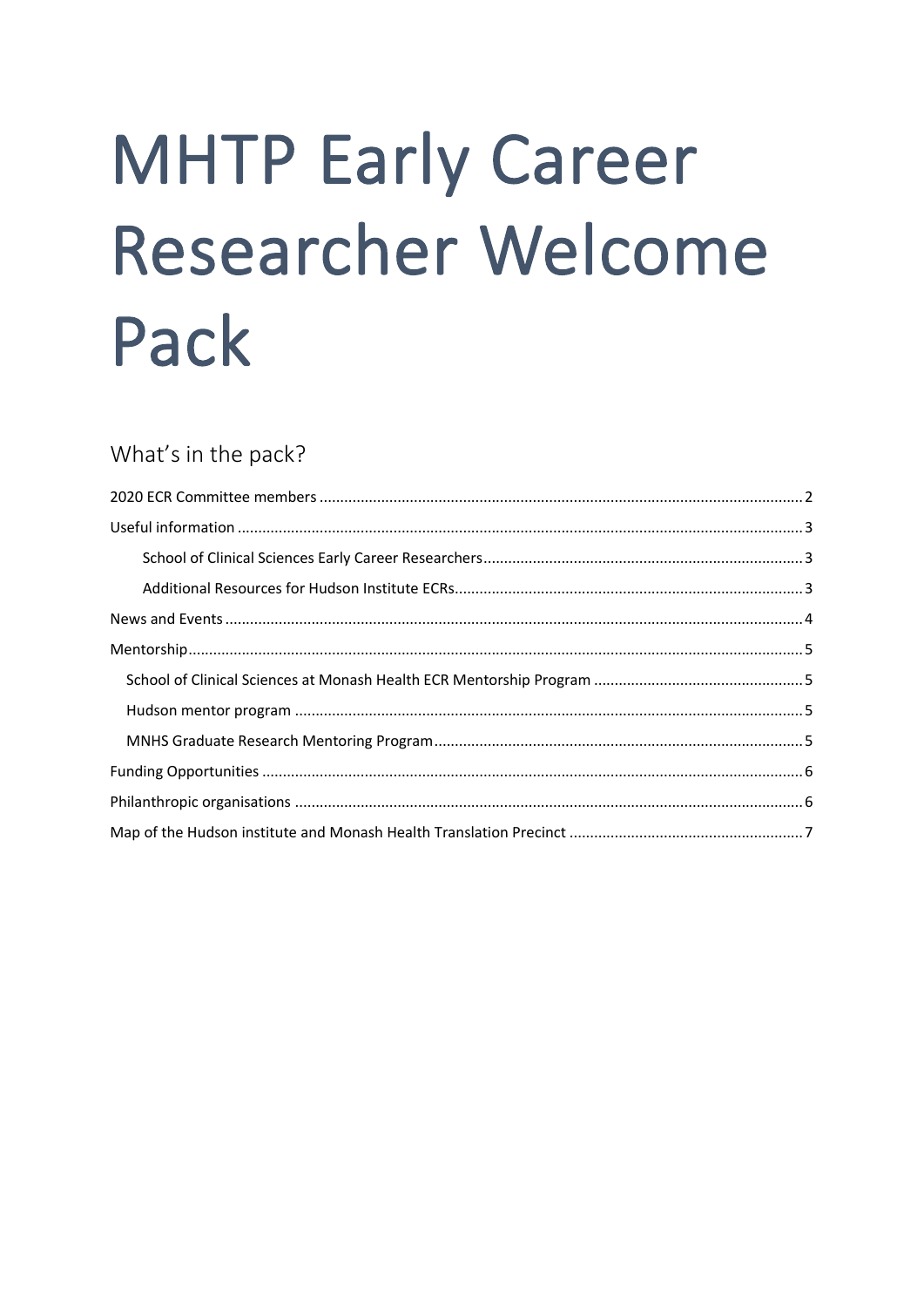# <span id="page-1-0"></span>2020 ECR Committee members

Please contact your centre representative if you have any questions.

|               | <b>Members</b>        | Dept/Centre                                                | Role                                                 | <b>Email</b>                     |
|---------------|-----------------------|------------------------------------------------------------|------------------------------------------------------|----------------------------------|
| <b>SCS</b>    | Michael<br>Houghton   | Nutrition                                                  | <b>SCS Chair</b>                                     | Michael.Houghton@monash.edu      |
|               | Kay Nguo              | Nutrition                                                  | Annual Meet & Greet Co-<br>ordinator                 | Kay.nguo@monash.edu              |
|               | Anna<br>Schroeder     | Psychiatric                                                | Social Officer; SCS Mentor<br>Program Co-ordinator   | anna.schroeder@monash.edu        |
|               | Dragana<br>Odobasic   | CID, Medicine                                              | Workshops & Symposia;<br><b>Speed Networking</b>     | Dragana.Odobasic@monash.edu      |
|               | Olivia Susanto        | Medicine                                                   | Media Officer                                        | Olivia.Susanto@monash.edu        |
|               | Shu Wen Wen           | CID, Medicine                                              | (on maternity leave)                                 | Shu.wen@monash.edu               |
|               | Ali Crichton          | Paediatrics                                                | <b>SCS Mentor Program</b>                            | Alison.Crichton@monashhealth.org |
|               | <b>Emily Gulliver</b> | CIIID                                                      | Hudson Chair                                         | Emily.Gulliver@hudson.org.au     |
|               | Cristina<br>Giogha    | CIIID                                                      | Annual Meet & Greet Co-<br>ordinator; Social Officer | Cristina.Giogha@hudson.org.au    |
|               | <b>Steph Conos</b>    | CIIID                                                      | Annual Meet & Greet Co-<br>ordinator                 | Stephanie.Conos@hudson.org.au    |
| <b>Hudson</b> | Shanti Gurung         | CIIID                                                      | Annual Meet & Greet Co-<br>ordinator                 | Shanti.Gurung@hudson.org.au      |
|               | Tesha Tsai            | <b>CRH</b>                                                 | Workshops & Symposia Co-<br>ordinator                | Te-Sha.Tsai@hudson.org.au        |
|               | <b>Fiona Cousins</b>  | <b>Ritchie Centre</b>                                      | Social Officer                                       | Fiona.Cousins@hudson.org.au      |
|               | <b>Stacey Ellery</b>  | <b>Ritchie Centre</b>                                      | Speed Networking Co-<br>ordinator                    | Stacey.Ellery@hudson.org.au      |
|               | Dan Garama            | <b>CCR</b>                                                 | Media Officer                                        | Daniel.Garama@hudson.org.au      |
|               | Siew Lim              | <b>MCHRI</b>                                               | Secretary                                            | Siew.Lim1@monash.edu             |
| <b>MCHRI</b>  | Aya Mousa             | <b>MCHRI</b>                                               | Co-Secretary (on maternity<br>leave)                 | Aya.Mousa@monash.ed              |
| <b>Others</b> | Nicole Kellow         | Nutrition                                                  | <b>Nutrition Chair</b>                               | Nicole.Kellow@monash.edu         |
|               | Rasa Islam            | Translational<br>medical<br>research/Cartherics<br>PTY LTD | Hudson Student Reps/ PhD<br>Conjugate                | Rasa.Islam@hudson.org.au         |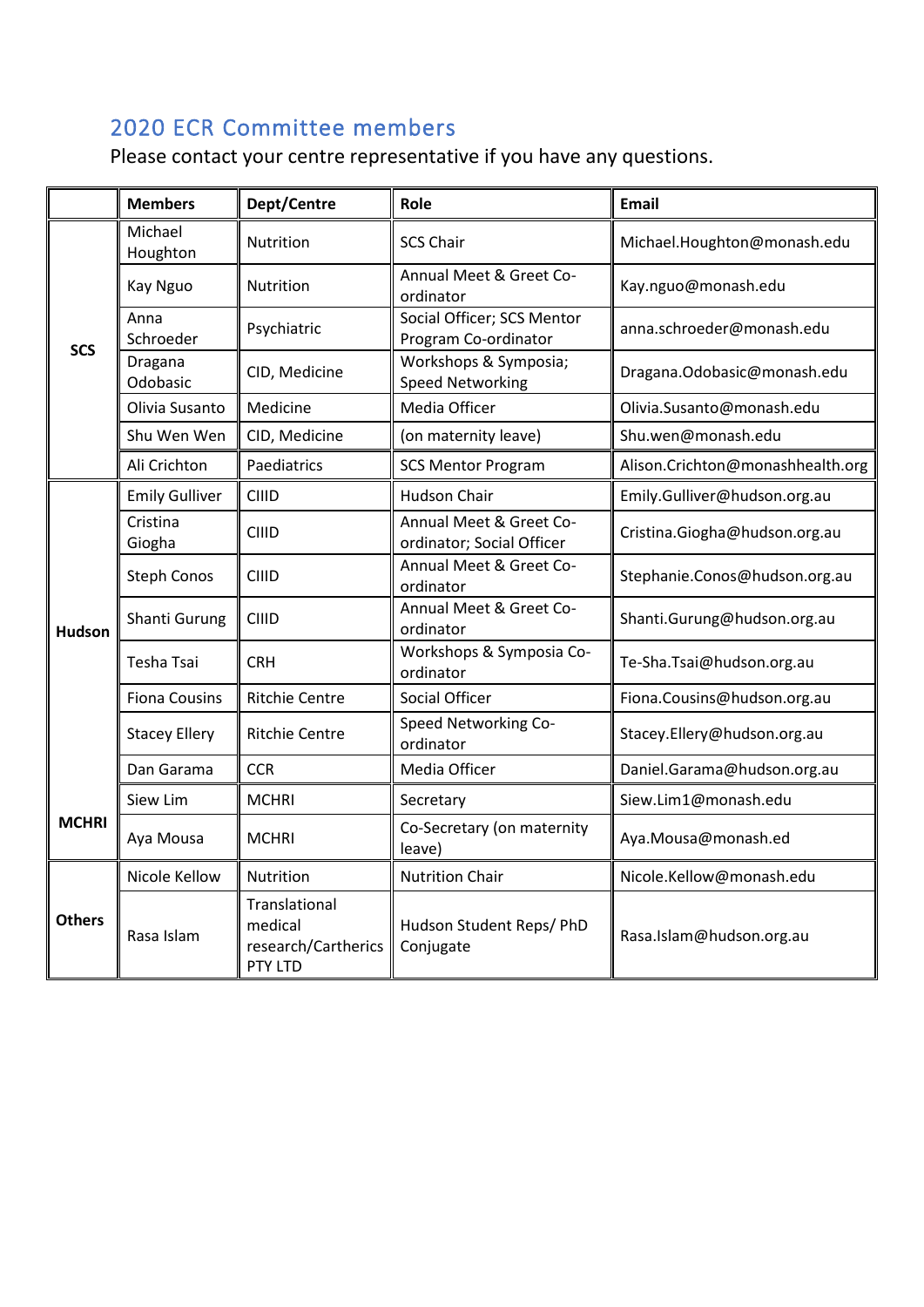# <span id="page-2-0"></span>Useful information

## <span id="page-2-1"></span>School of Clinical Sciences Early Career Researchers

Hudson-ECRs are also able to access the services below.

- 1. [My.monash](https://my.monash/campusm/home#menu) is the **Monash University intranet page** with access to your email, calendar, HR services, and much more useful resources.
- 2. The Medicine, Nursing and Health Science **[ECR information gateway](https://www.intranet.monash/medicine/research/ecrinformationgateway)** collects all relevant information for ECRs including professional development, events and other resources.
- 3. Subscribe for weekly news and events with Monash Nursing and Health Science Research office at [med-announce@monash.edu.](mailto:med-announce@monash.edu)
- 4. Enter for annual **ECR Publication Prize** (EPP) [here](https://www.intranet.monash/medicine/research/ecrinformationgateway/publication-prize-winners)
- 5. Information about the annual **Dean's award** for excellence in researc[h here](https://www.intranet.monash/medicine/awards)
- 6. **[Counselling](https://www.monash.edu/health/counselling)** is available through Monash and other information on health and wellbeing 24 hr support is available

#### **Resources to support research:**

- 1. [My Research](https://www.monash.edu/myResearch) is the central site for **Research administration** allowing you to manage ethics and compliance applications, your PURE account and applications for funding.
- 2. **[Academic Promotion](https://www.monash.edu/academicpromotion/key-dates)** has key dates and information on all central HR processes associated with Academic Promotion
- 3. Visi[t http://www.monash.edu/industry/experts/commercialisation](http://www.monash.edu/industry/experts/commercialisation) for information on licencing, intellectual property, patents, funding and starting a spin-out company.
- 4. The **Faculty administered schemes** offers [funding opportunities](https://www.intranet.monash/medicine/research/grantschemes#Faculty) and [travel grants](https://www.intranet.monash/medicine/research/grantschemes#Faculty) to ECRs.
- 5. To learn more about **Monash's strategic planning** access [Focus Monash.](https://www.monash.edu/about/who/strategic-plan) This lays out the goals and priorities for Monash University for the next five years.

#### **Student supervision:**

- 6. All supervisors must undergo [Monash graduate supervisor accreditation](https://www.monash.edu/graduate-research/supervisors-and-examiners/supervisors/training) to be able to supervise graduate research students at Monash University.
- 7. **Supervisor connect:** Advertise projects for: PhD/Doctorate, Masters by Research, Honours, BMedSC (Hon), Graduate Diploma, Short projects, Joint PhD/Exchange Program.

## <span id="page-2-2"></span>Additional Resources for Hudson Institute ECRs

- 1. The Hudson intranet has a page dedication t[o new starters.](https://sites.google.com/a/hudson.org.au/hudson/human-resources-payroll/new-starters) This should be your first stop for information about HR, building access and other resources. You can also contact your HR representatives, Belinda a[t belinda.pelle@hudson.org.au](mailto:belinda.pelle@hudson.org.au) or Graham at [graham.hobbs@hudson.org.au](mailto:graham.hobbs@hudson.org.au)
- 2. The ['HR forms' section of the intranet](https://sites.google.com/a/hudson.org.au/hudson/human-resources-payroll/hr-forms) has documents on immunisation, building access cards, superannuation, parking for staff and students, departing the institute, apply for leave and so on can be found on
- 3. Access the ['annual leave' section of the intranet](https://sites.google.com/a/hudson.org.au/hudson/human-resources-payroll/staff-leave) for information about leave policies and travel to conferences
- 4. Information on Hudson's [parental leave](https://sites.google.com/a/hudson.org.au/hudson/human-resources-payroll/parental-leave) policy
- 5. Information on Hudson's [academic promotion](https://sites.google.com/a/hudson.org.au/hudson/human-resources-payroll/promotions-res-level-a---e) process
- 6. Support fro[m Hudson Transition Support Services](https://sites.google.com/a/hudson.org.au/hudson/human-resources-payroll/hudson-transiiton-support-services) will help you prepare for now and beyond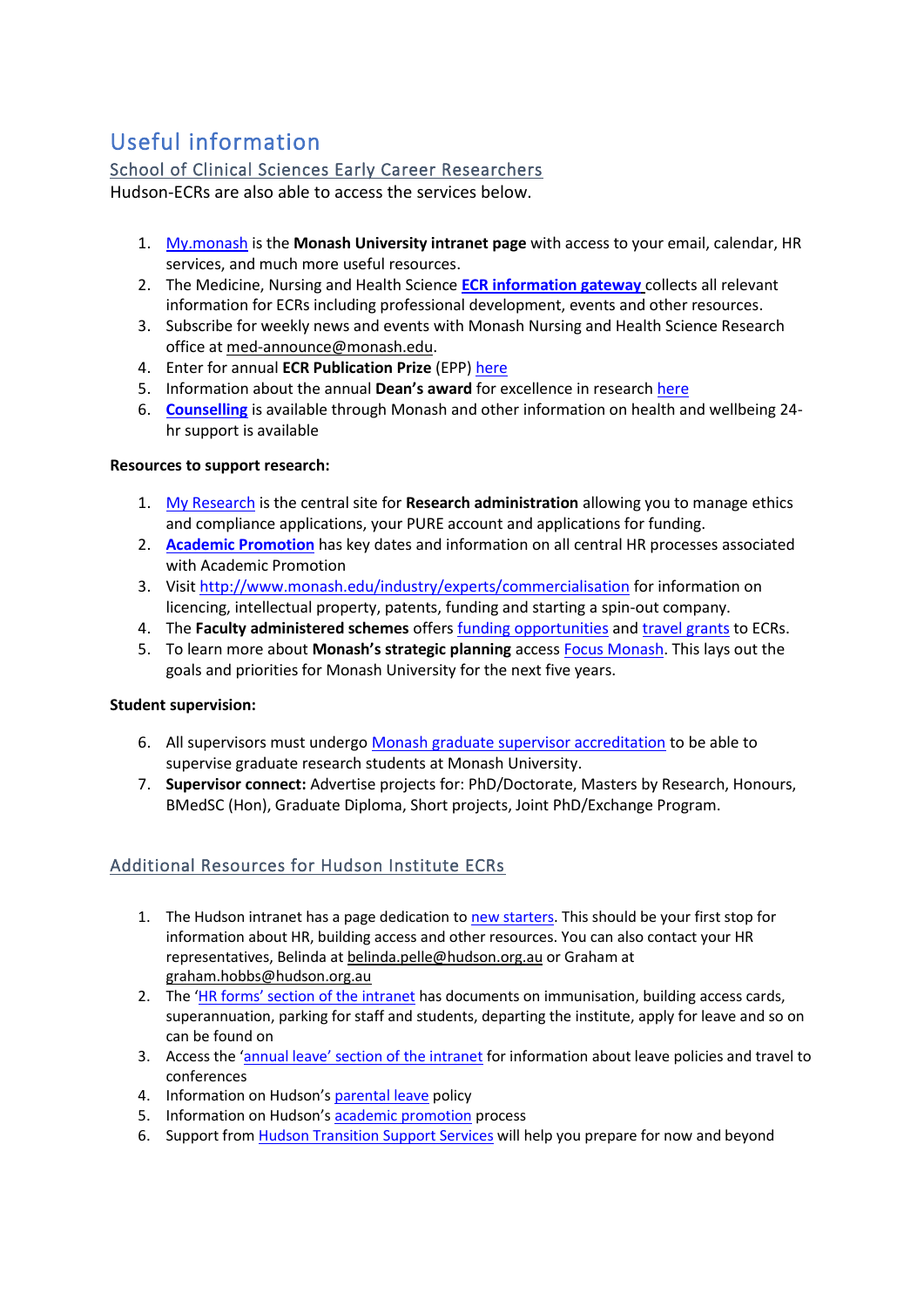## <span id="page-3-0"></span>News and Events

Check your emails for regular updates from us on events **(UPDATE: in light of the current COVID-19 pandemic, these events will be subject to change)**

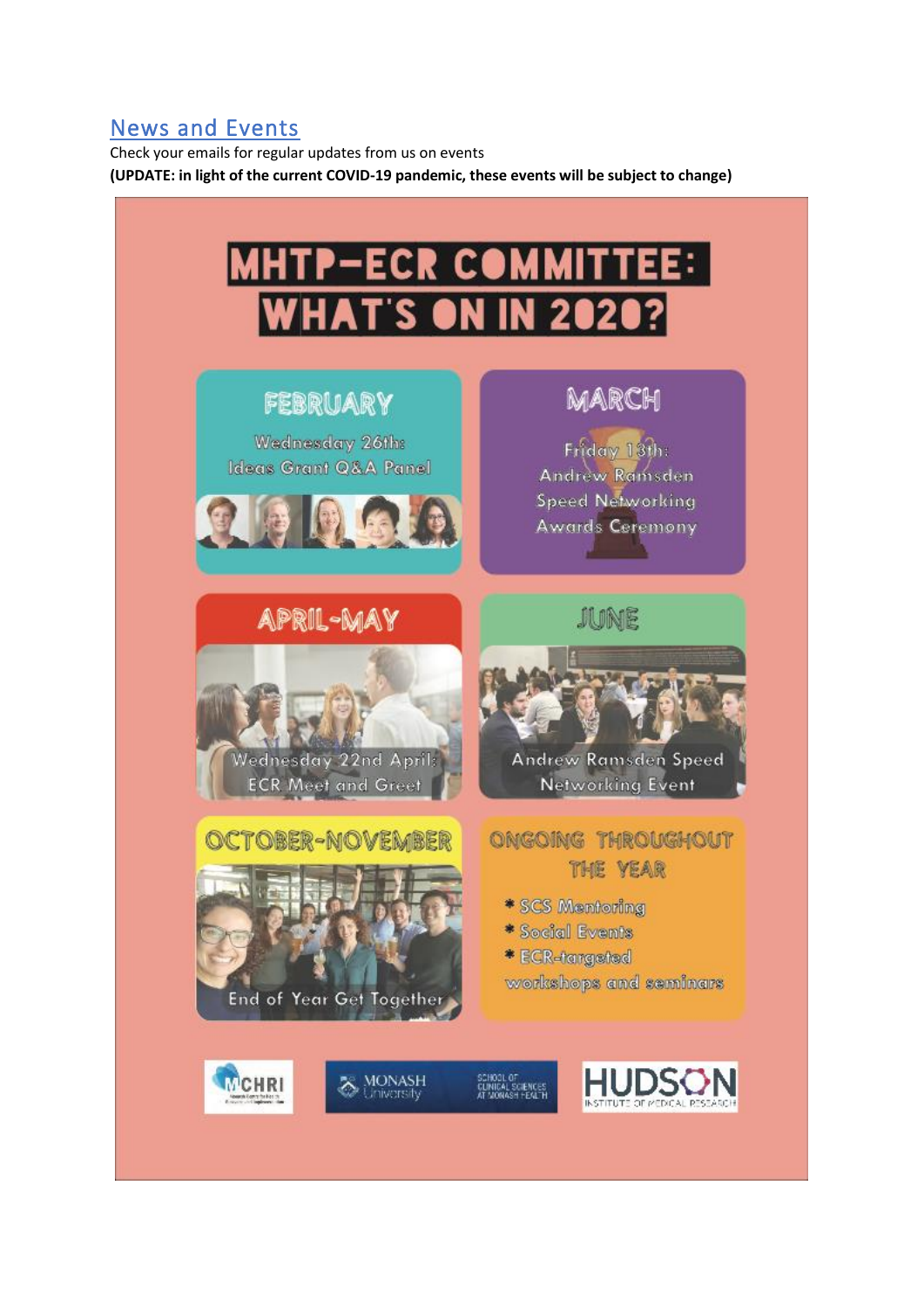# <span id="page-4-0"></span>Mentorship

## <span id="page-4-1"></span>**School of Clinical Sciences at Monash Health ECR Mentorship Program**

We provide an annual mentoring program to ECRs, pairing mentees with an appropriate senior academic for confidential advice and career planning. Throughout the year the mentee will organise several meetings with their mentor to discuss key issues and challenges. We additionally organise peer-support meetings for mentees.

Read more about the program [here:](https://www.monash.edu/__data/assets/pdf_file/0005/1023548/scs-erc-mentorship-program.pdf) (https://www.monash.edu/\_\_data/assets/pdf\_file/0005/1023548/scs-erc-mentorship-program.pdf).

And find testimonalials from past participants [here:](http://scsenews.blogspot.com/2019/07/ecr-mentorship-program-helping-early.html) [\(http://scsenews.blogspot.com/2019/07/ecr-mentorship-program-helping-early.html\)](http://scsenews.blogspot.com/2019/07/ecr-mentorship-program-helping-early.html)

Applications for 2020-21 ECR Mentorship Program are now open. To apply, please complete the [application form](https://docs.google.com/forms/d/e/1FAIpQLScAzKAKyF8lJmOlDEXcWsQhug-TsCxpFQD7niHmBKNTjwyhgw/viewform) (https://docs.google.com/forms/d/e/1FAIpQLScAzKAKyF8lJmOlDEXcWsQhug-TsCxpFQD7niHmBKNTjwyhgw/viewform). We will try to assign you a mentor within two weeks of receiving your mentor request. For enquiries, please contact our mentoring program representatives:

[Dr Anna Schroeder](https://research.monash.edu/en/persons/anna-schroeder) [\(anna.schroeder@monash.edu\)](mailto:anna.schroeder@monash.edu) [Dr Michael Houghton](https://research.monash.edu/en/persons/michael-houghton) [\(michael.houghton@monash.au\)](mailto:michael.houghton@monash.au)

### <span id="page-4-2"></span>**Hudson mentor program**

The Hudson mentoring program is currently undergoing and upgrade, information will be posted on the [intranet page](https://sites.google.com/a/hudson.org.au/hudson/early-career-researchers/staff-mentorship) [\(https://sites.google.com/a/hudson.org.au/hudson/early-career-researchers/staff](https://sites.google.com/a/hudson.org.au/hudson/early-career-researchers/staff-mentorship)[mentorship\)](https://sites.google.com/a/hudson.org.au/hudson/early-career-researchers/staff-mentorship) and sent to ECRs by email when available.

## <span id="page-4-3"></span>**MNHS Graduate Research Mentoring Program**

The MNHS Faculty Office have introduced a new mentoring program where Graduate Research Students are paired with an Early Career Researcher (ECR), with the aim of creating a support network and providing both ECRs and Graduate Research students with an opportunity to enhance their professional development skills.

This program is ideally suited towards Graduate Research students who are in the final year of their PhDs and are interested in seeking advice about transitioning into the next stage of academia

The program runs for a period of 12 months (3 rounds per year).

ECRs will gain valuable mentoring experience which will help build and enhance their own personal development and researcher profile, specifically in the areas of leadership for grant applications.

Priority will be given to ECRs within 5 years PhD conferral date (career disruptions will be taken into consideration).

All PhD students and ECR mentors are matched by th[e MNHS Graduate Research Office,](mailto:med-research.degrees@monash.edu%20%3cmed-research.degrees@monash.edu%3e;) to participate email: med-research.degrees@monash.edu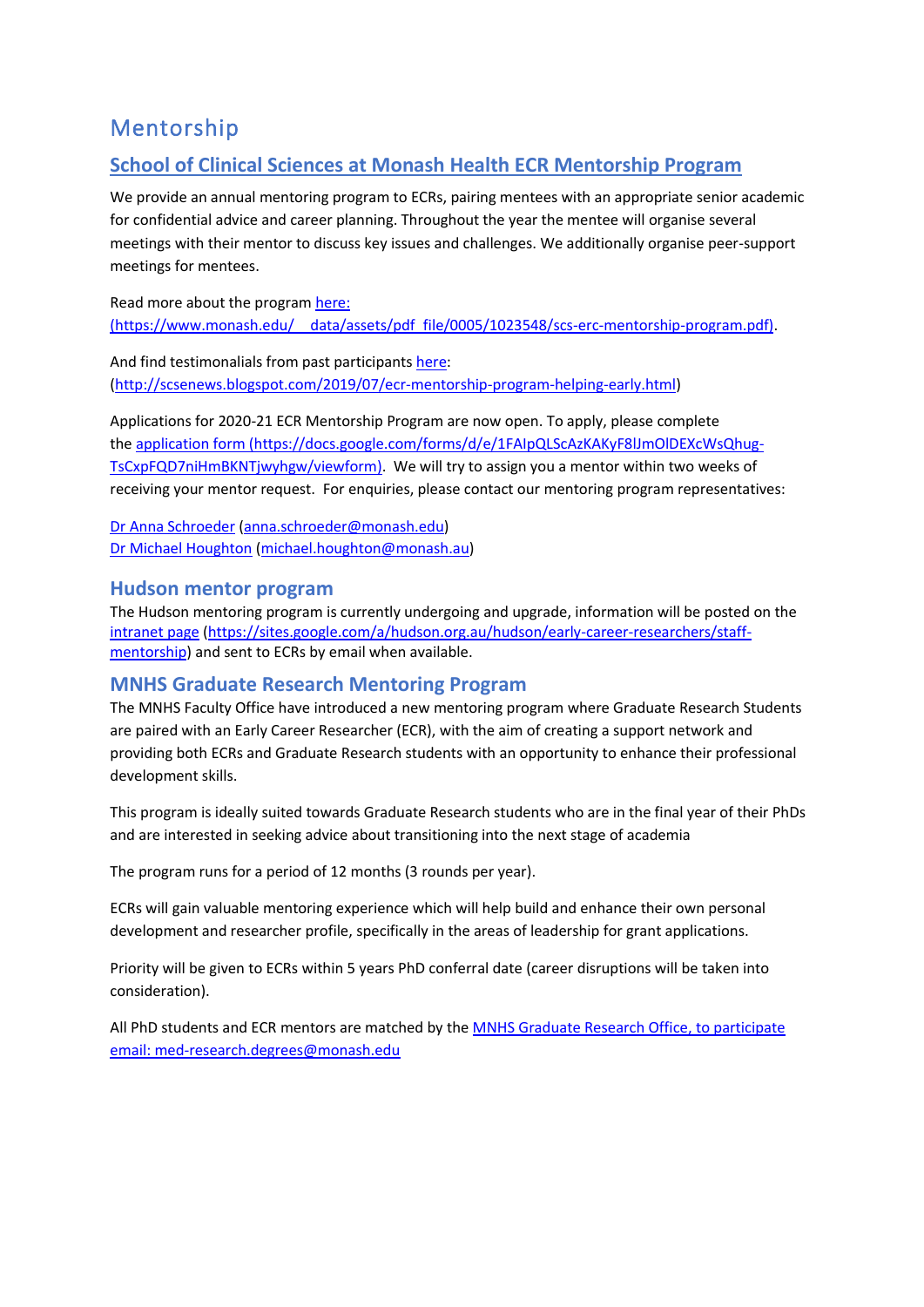# <span id="page-5-0"></span>Funding Opportunities

Both the Monash and Hudson research offices will regularly send emails regarding any upcoming funding opportunities. For further information regarding funding and more, please visit the following websites.

- $\triangleright$  [Monash Research Office.](https://www.intranet.monash/researchadmin) For help with grant applications, guidance on writing/submitting grants and ensuring you meet all ethical standards. Applicable to all ECRs at Hudson and SCS.
- $\triangleright$  [Pure](https://www.monash.edu/myResearch) is the Monash online application system. All external grant and fellowship applications must now be approved for submission through this system.
- $\triangleright$  Researchers at the Hudson Institute should work with the [Hudson Research Office](https://sites.google.com/a/hudson.org.au/hudson/rao) when applying for any funding. Email [mai.sarraj@hudson.org.au](mailto:mai.sarraj@hudson.org.au) or Grants office [grants@hudson.org.au](mailto:Grants%20office%20grants@hudson.org.au) for more information.
- $\triangleright$  [Research Professional.](https://www.researchprofessional.com/sso/login?service=https%3A%2F%2Fwww.researchprofessional.com%2F%2Fj_spring_cas_security_check#1441950110041) Keep up to date with this exciting online, searchable database that provides national and international funding opportunities, including grants, fellowships and prizes.

## <span id="page-5-1"></span>Philanthropic organisations

Below is a list of some philanthropic organisations which offer grants that are relevant for early career researchers. Please talk to your grants department and check your eligibility **before** you apply.

Alliance for Lupus Research Australian Chinese Medical Association of Victoria (ACMAV) Australian Communities Foundation (ACF) Australian Academy of Science (JSPS) Australian Nuclear Science & Technology Organisation Cancer Council Victoria (CCV) Cerebral Palsy Alliance Children's Cancer Foundation Coopers Brewery Foundation CSL Limited Department of Defense (USA) Donald Murphy Early-career medical research grants. Jack Brockhoff Foundation, AU European Society of Human Reproduction and Embryology (ESHRE) The Endocrine Society of Australia (ESA) Ferring Research Institute Fielding Foundation Harold Mitchel Foundation

Ian Potter Foundation Innner Wheel Australia Lung Cancer Research Foundation Monash Comprehensive Cancer Consortium (MCCC) Monash Faculty of Engineering Monash IVF Pty Ltd National Breast Cancer Foundation (NBCF) Ovascience Postdoctoral fellowships, Lalor Foundation, US Rebecca L Cooper Medical Research Foundation The Royal Australasian College of Physicians (RACP) Foundation Science and Industry Endowment Fund (SIEF) Robert Connor Dawes Foundation Ovarian Cancer Research Foundation Rotary Club of Balwyn Society for the Study of Reproduction (SSR) Telethon Kids Institute Windemere Foundation